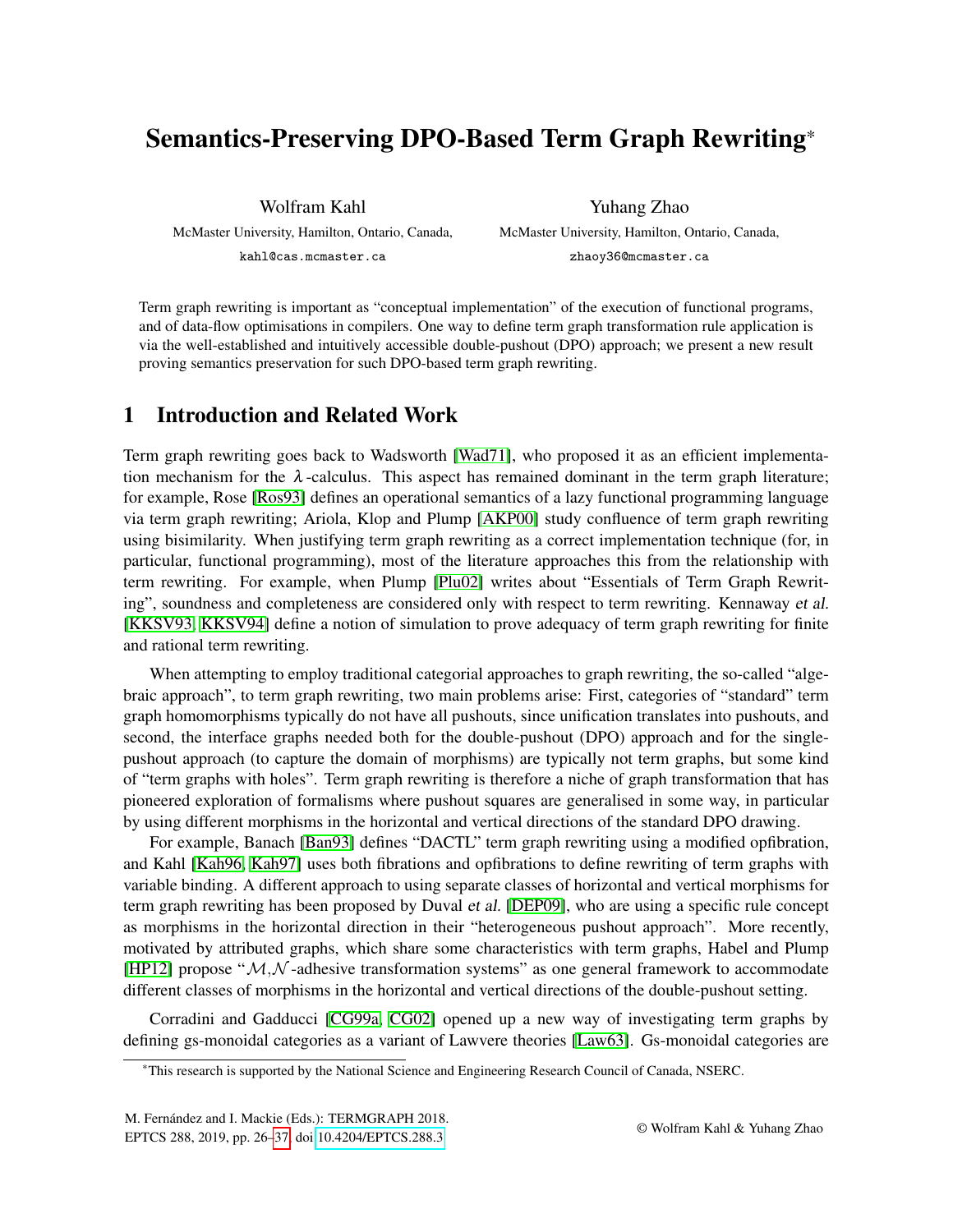an intermediate concept between symmetric monoidal categories and cartesian (monoidal) categories; the only difference with the latter is that, the "duplicator" transformation  $\nabla$  producing diagonal maps  $\nabla_A : A \to A \otimes A$  and the "terminator" transformation ! with components  $!_A : A \to \mathbb{1}$  are both *not* assumed to be natural transformations (that is, for a morphism  $F : A \to B$ , the equations  $F \circ \nabla_B = \nabla_A \circ (F \otimes F)$  and  $F \frac{1}{9}!_B =!_A$  do *not* necessarily hold.).

Corradini and Gadducci demonstrate in [\[CG99a\]](#page-10-6) that taking natural numbers as objects and term graphs with *m* inputs and *n* outputs as morphisms from object *m* to object *n* produces a free gsmonoidal category, and thus they automatically obtain a functorial semantics for term graphs in arbitrary gs-monoidal categories, which include all Cartesian categories, and so in particular also *Set*. Continuing this line of work, Corradini and Gadducci obtain semantics preservation for a low-level definition of "ranked dag rewriting" and involving "contexts" analogous to the contexts of term rewriting [\[CG97,](#page-10-8) [CG99b\]](#page-10-9). Finally, in [\[CG05\]](#page-10-10) they show a quasi-adhesive category of term graphs, but emphasise that adhesive categorial rewriting in that category does not quite match term graph rewriting. They mention in their conclusion that a possible alternative is to perform the DPO on a super-category of hypergraphs; this is essentially the approach we are elaborating here. As an example consider Fig. [1,](#page-1-0) showing the application of a rule corresponding to the term rule  $(x_1 + x_2) - x_2 \rightarrow x_1$  to rewrite a term graph corresponding to  $y_1 + ((y_2 + y_3) - y_3) \times y_4$  to  $y_1 + y_2 \times y_4$ .



<span id="page-1-0"></span>Figure 1: Example term graph rewriting step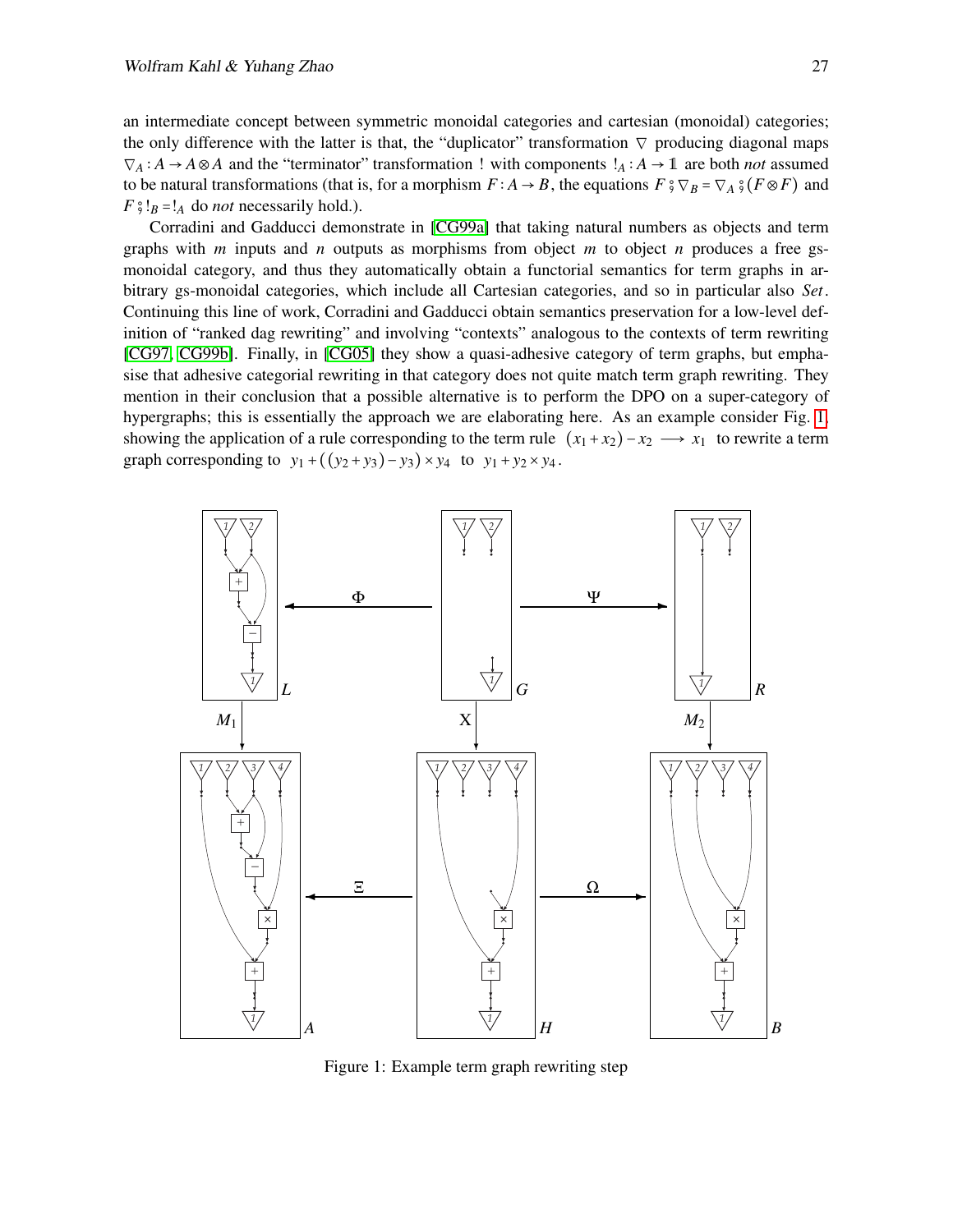In Sect. [2](#page-2-0) we provide details about term graphs and how we draw them, and the definition of gsmonoidal categories with explanations how term graphs populate that concept. In Sect. [3](#page-4-0) we present the adaptations we use to obtain a DPO-based definition of term graph transformation, and in Sect. [4](#page-6-0) we sketch the proof that such transformation steps are semantics-preserving if the rule sides are semantically equivalent.

## <span id="page-2-0"></span>2 Background: Term Graphs and GS-Monoidal Categories

We are using the "jungle" view of term graphs, which goes back to Hoffmann and Plump [\[HP91\]](#page-10-11) and Corradini and Rossi [\[CR93\]](#page-10-12), since this is the view used by the gs-monoidal semantics, where nodes translate into objects and (hyper-)edges into morphisms.

We assume a set L of *edge labels* together with an function arity :  $\mathcal{L} \to \mathbb{N}$  prescribing for each label the number of inputs the corresponding edges take. We write Fin<sub>k</sub> := {*i* ∶ N | *i* < *k*} for the set containing the first *k* natural numbers, and will use this in particular for the set of graph input nodes.

<span id="page-2-1"></span>Definition 2.1. The set of *directed hypergraph graphs with m inputs and n outputs* will be denoted by DHG<sub>*m*,*n*</sub>. An element of DHG<sub>*m*,*n*</sub> is a tuple  $(\mathcal{I}, \mathcal{E}, \mathsf{elabel}, \mathsf{eOut}, \mathsf{eln}, \mathsf{gOut})$  consisting of two sets,

- a set  $\mathcal I$  of *inner nodes*, from which we construct the set  $\mathcal N$  = Fin<sub>m</sub>  $\forall \mathcal I$  of *nodes* as disjoint union of the set Fin<sub>m</sub> of *graph input nodes* and the set  $\mathcal I$  of inner nodes,
- a set E of *(hyper-)edges*,

and four functions,

- eLabel :  $\mathcal{E} \rightarrow \mathcal{L}$  assigning each edge a label,
- eOut :  $\mathcal{E} \to \mathcal{I}$  assigning each edge a single *edge output node*, which has to be an inner node,
- eln:  $\mathcal{E} \to \mathcal{N}^*$  assigning each edge a sequence of *edge input nodes*, which needs to have as its length the arity of the edge's label, that is,  $∀e : E \bullet$  arity(eLabel(*e*)) = length(eln(*e*)), and
- gOut ∶ Fin*<sup>n</sup>* → N assigning each output position a node.

A *term graph* is an acyclic directed hypergraph where eOut is bijective; we write  $TG_{m,n}$  for the set of term graphs with *m* inputs and *n* outputs.  $\Box$ 

When drawing such hypergraphs and term graphs, we start with the inputs on top and proceed down to the outputs, drawing nodes as bullets, and (hyper-)edges as labelled boxes connected to nodes via (implicitly ordered) input-tentacles and exactly one output-tentacle. (Although edges with multiple outputs have uses for example in the code graphs of [\[KAC06,](#page-10-13) [AK09\]](#page-9-1), most of the literature, including all the cited work by Corradini and Gadducci, only considers single-output operations (edges), so we also do this here.) Graph input nodes are declared by attaching a triangle pointing to the input node — input nodes are necessarily distinct, and cannot be output nodes of edges. Graph input nodes are frequently called "variable nodes", and translated into distinct variables for a term reading. Graph output nodes (in the literature frequently referred to as "roots") are declared by attaching a triangle pointing away from them — any node can be used as a graph output any number of times.

A graph with multiple graph outputs is interpreted as standing for a tuple of terms: The left box in the following drawing depicts a term graph (from  $T_{\text{G}_{2,1}}$ ) corresponding to the term " $(x_1 + x_2) * x_2$ ", while the term graph (from  $TG_{2,2}$ ) in the right box corresponds to the pair of terms " $((x_1 + x_2) * x_2, (x_1 + x_2) * x_2)$ " (or, if let-definitions are available, "let  $z = (x_1 + x_2) * x_2$  in  $(z, z)$ "):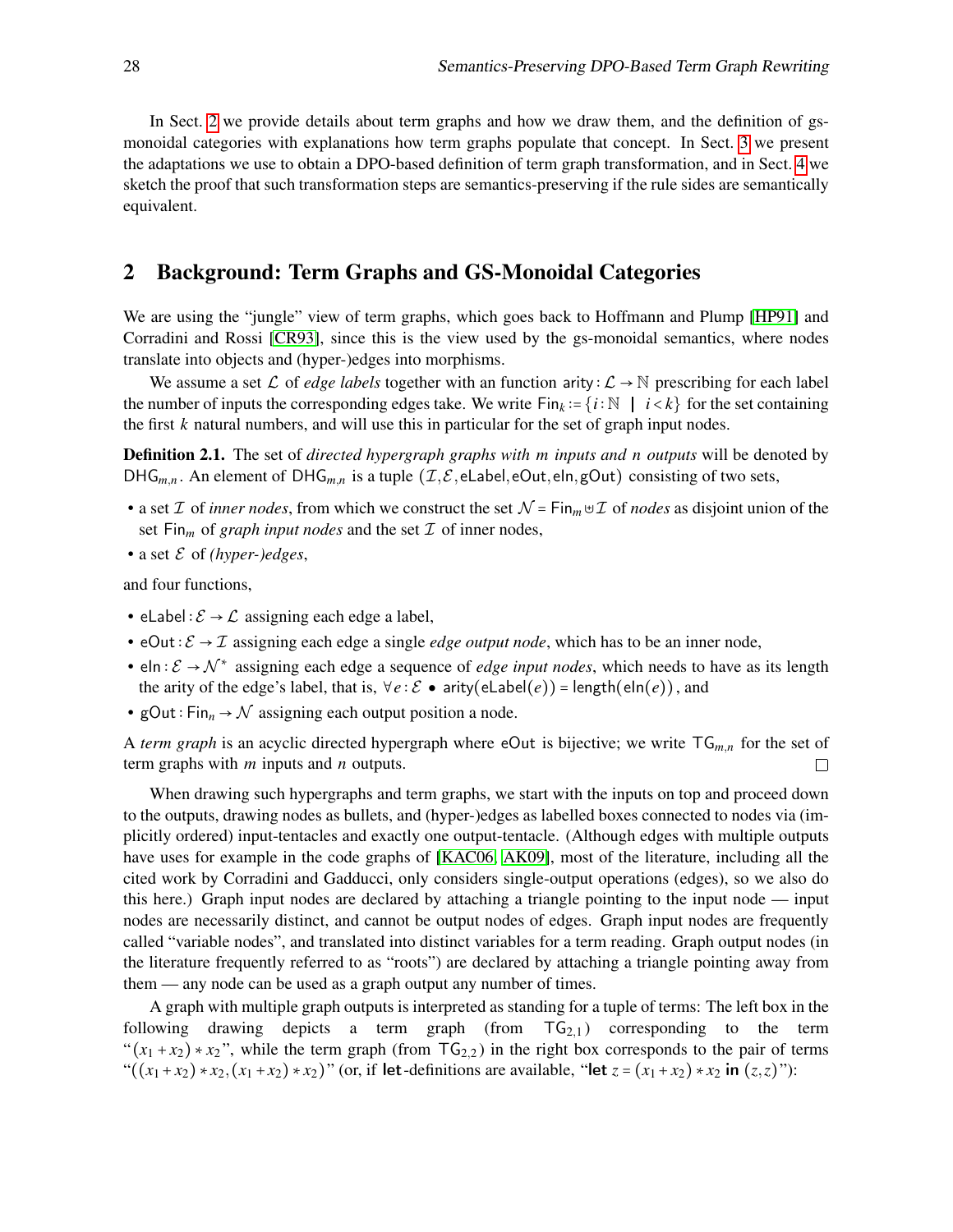

Term graphs with sequential composition  $(\frac{1}{2})$  and parallel composition ( $\otimes$ ) form a gs-monoidal category according to Corradini and Gadducci [\[CG99a\]](#page-10-6): The objects are the natural numbers (interpreted as numbers of nodes in the graph input interface, respectively graph output interface), and term graphs with *m* inputs and *n* outputs are morphisms from *m* to *n*.

**Definition 2.2.** For a *category* (Obj, Mor, src, trg, I,  $\hat{y}$ ), we write  $f : A \rightarrow B$  instead of src(*f*) = A  $\land$ trg(*f*) = *B*; composition of two morphisms *f* ∶ *A* → *B* and *g* ∶ *B* → *C* is written "*f*  ${}^{\circ}g$ ", and the identity for object  $\mathcal A$  is  $\mathbb I_{\mathcal A}$ .

A *symmetric strict monoidal category* [\[ML71\]](#page-11-6)  $(C_0, \otimes, 1, \mathbb{X})$  consists of a category  $C_0$ , a strictly associative monoidal bifunctor ⊗ with 1 as its strict unit, and a transformation X that associates with every two objects A and B an arrow  $\mathbb{X}_{A,B}$ :  $A \otimes B \rightarrow B \otimes A$  with  $\mathbb{X}_{1,1} = \mathbb{I}_1$  and:

 $(F \otimes G)$ ;  $\mathbb{X}_{C,D} = \mathbb{X}_{A,B}$ ;  $(G \otimes F)$ ,  $\mathbb{X}_{A,B}$ ;  $\mathbb{X}_{B,A} = \mathbb{I}_A \otimes \mathbb{I}_B$ ,  $\mathbb{X}_{A \otimes B,C} = (\mathbb{I}_A \otimes \mathbb{X}_{B,C})$ ;  $(\mathbb{X}_{A,C} \otimes \mathbb{I}_B)$ .  $(C_0, \otimes, 1, \mathbb{X}, \nabla,!)$  is a *strict gs-monoidal category* iff  $(C_0, \otimes, 1, \mathbb{X})$  is a symmetric strict monoidal category, and

- ! associates with every object A of  $C_0$  an arrow  $!_A : A \rightarrow \mathbb{I}$ , and
- $\nabla$  associates with every object A of C<sub>0</sub> an arrow  $\nabla_A : A \to A \otimes A$ , such that:

$$
\nabla_{\mathcal{A}}\hat{\mathbf{S}}(\mathbb{I}_{\mathcal{A}}\otimes\nabla_{\mathcal{A}})=\nabla_{\mathcal{A}}\hat{\mathbf{S}}(\nabla_{\mathcal{A}}\otimes\mathbb{I}_{\mathcal{A}}) \qquad \nabla_{\mathcal{A}}\hat{\mathbf{S}}\mathbb{X}_{\mathcal{A},\mathcal{A}}=\nabla_{\mathcal{A}} \qquad \nabla_{\mathcal{A}}\hat{\mathbf{S}}(\mathbb{I}_{\mathcal{A}}\otimes\mathbf{I}_{\mathcal{A}})=\mathbb{I}_{\mathcal{A}}\n\nabla_{\mathcal{A}\otimes\mathcal{B}}\hat{\mathbf{S}}(\mathbb{I}_{\mathcal{A}}\otimes\mathbb{X}_{\mathcal{B},\mathcal{A}}\otimes\mathbb{I}_{\mathcal{B}})=\nabla_{\mathcal{A}}\otimes\nabla_{\mathcal{B}} \qquad \qquad \mathbf{I}_{\mathcal{A}\otimes\mathcal{B}}=\mathbf{I}_{\mathcal{A}}\otimes\mathbf{I}_{\mathcal{B}} \qquad \qquad \mathbb{I}_{\mathbb{1}}=\mathbf{I}_{\mathbb{1}}=\nabla_{\mathbb{1}} \qquad \qquad \square
$$

For term graphs, the lack of naturality of the "terminator" transformation ! means that *garbage* (nodes from which no output is reachable) makes a difference, such as between the two graphs to the left below, and the lack of naturality of the "duplicator" transformation ∇ means that *sharing* (use of nodes in more than one consumer rôle, that is, as inputs for edges or as graph outputs) makes a difference, such as between the two graphs to the right below. (The words "garbage" and "sharing" motivate the name "gs-monoidal".)

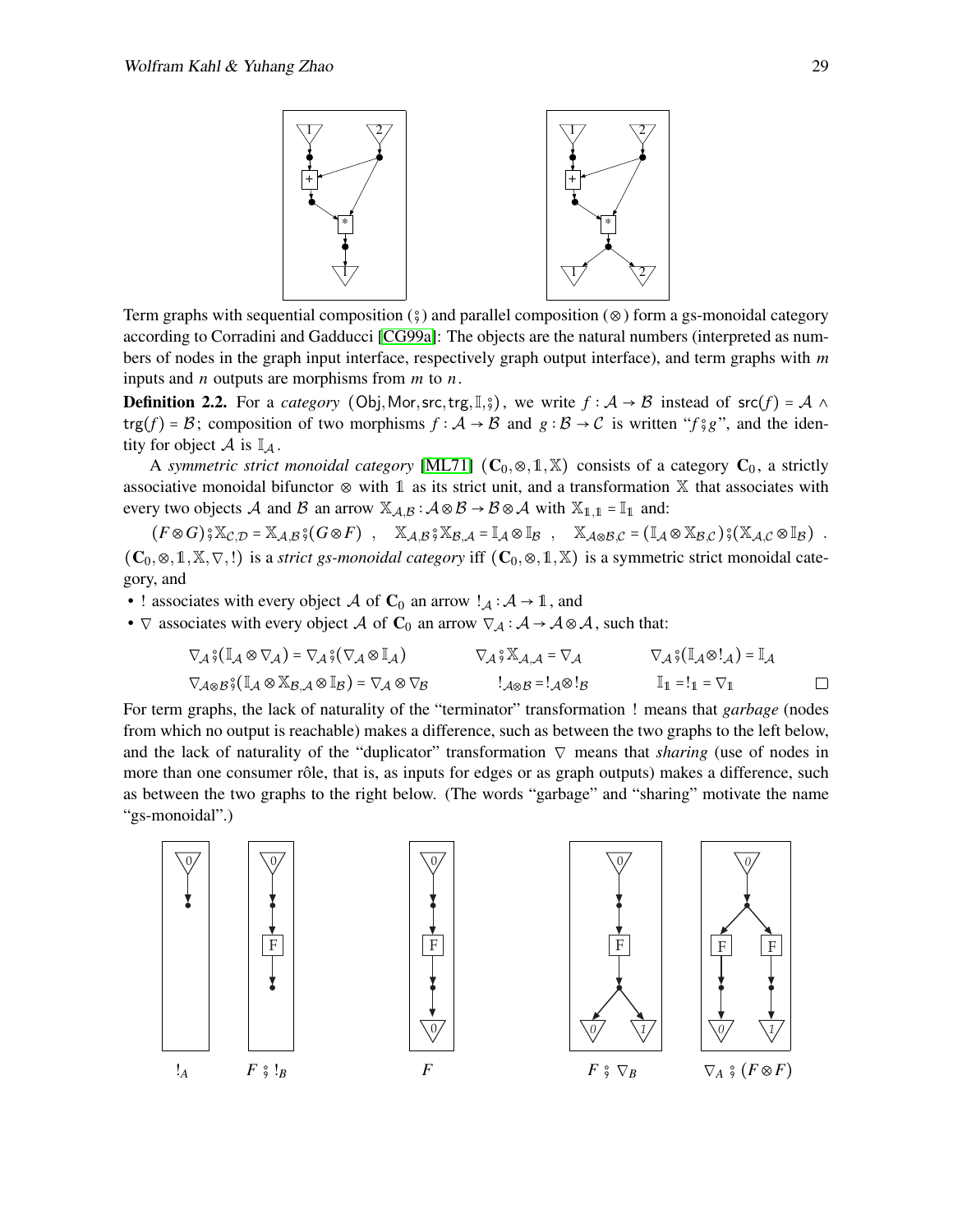Corradini and Gadducci [\[CG99a\]](#page-10-6) show furthermore that the term graphs over a given signature are arrows of the gs-monoidal category freely generated by that signature; therefore, there always exists a unique functor from the gs-monoidal category of term graphs to any gs-monoidal category. This induces a functorial semantics for term graphs in any gs-monoidal category. (This will frequently be some (cartesian) category of sets, with some set  $V$  chosen as set of *values* "at a node"; a term graph with *m* inputs and *n* outputs then has a function of type  $\mathcal{V}^m \to \mathcal{V}^n$  as semantics. For code generation applications, one may construct non-cartesian gs-monoidal semantics categories where morphisms contain information about resource usage, such as number of instructions.)

#### <span id="page-4-0"></span>3 Adapted DPO for Term Graph Rewriting

We will use the naming of graphs and morphisms used in Fig. [2](#page-4-1) for double-square diagrams in the shape of double pushouts.

$$
L \xrightarrow{\Phi} G \xrightarrow{\Psi} R
$$
  

$$
M_1 \downarrow \qquad X \downarrow \qquad \qquad M_2
$$
  

$$
A \xleftarrow{\Xi} H \xrightarrow{\Omega} B
$$

<span id="page-4-1"></span>Figure 2: Naming of objects and morphism in "DPO-shape" diagrams

The example term graph transformation step in our adapted DPO approach shown in Fig. [1](#page-1-0) in the introduction in effect closely corresponds to the more low-level definitions of term graph transformation dominant in the literature: the "host graph" (or "context graph") *H* can be thought of as obtained from the "application graph" *A* by deleting all edges and inner nodes of *A* which have a pre-image in *L*, but no pre-image (via  $\Phi^s M_1$ ) in *G*, and the "result graph" *B* is obtained from *H* by "gluing in" the right-hand side *R*.

The gluing graph *G* and the host graph *H* are obviously not jungles, since they have nodes that are neither graph input nodes nor edge output nodes, but they still are directed hypergraphs (DHGs) in the sense of Def. [2.1.](#page-2-1)

Both for DHGs and for term graphs we distinguish *matchings*, which preserve edge labelling and incidence structure, from *homomorphisms*, which in addition preserve also graph input and output structure:

**Definition 3.1.** A *DHG matching*  $\Phi = (\Phi_N, \Phi_{\mathcal{E}})$  from  $G_1 : \text{DHG}_{m_1,n_1}$  to  $G_2 : \text{DHG}_{m_2,n_2}$  consists of two functions  $\Phi_{\mathcal{N}} : \mathcal{N}_1 \to \mathcal{N}_2$  and  $\Phi_{\mathcal{E}} : \mathcal{E}_1 \to \mathcal{E}_2$  satisfying:

 $eOut_2 \circ \Phi_{\mathcal{E}} = \Phi_{\mathcal{N}} \circ eOut_1$ ,  $eLabel_2 \circ \Phi_{\mathcal{E}} = eLabel_1$ , and  $eIn_2 \circ \Phi_{\mathcal{E}} = map \Phi_{\mathcal{N}} \circ eIn_1$ . A *DHG homomorphism*  $\Phi = (\Phi_{\mathcal{I}}, \Phi_{\mathcal{E}})$  from  $G_1 : DHG_{m,n}$  to  $G_2 : DHG_{m,n}$  consists of two functions  $\Phi_{\mathcal{I}}: \mathcal{I}_1 \to \mathcal{I}_2$  and  $\Phi_{\mathcal{E}}: \mathcal{E}_1 \to \mathcal{E}_2$  such that defining  $\Phi_{\mathcal{N}} := Id_{\mathsf{Fin}_m} \uplus \Phi_{\mathcal{I}}$  turns  $(\Phi_{\mathcal{N}}, \Phi_{\mathcal{E}})$  into a matching from  $G_1$  to  $G_2$  and additionally satisfies  $gOut_2 = \Phi_N \circ gOut_1$ .

If  $G_1$  and  $G_2$  are term graphs, then a matching (respectively homomorphism)  $\Phi$  from  $G_1$  to  $G_2$  is called a *term graph matching* (respectively *term graph homomorphism*).  $\Box$ 

The diagram in Fig. [1](#page-1-0) is then a double pushout in the category of DHG matchings, satisfying the following additional requirements: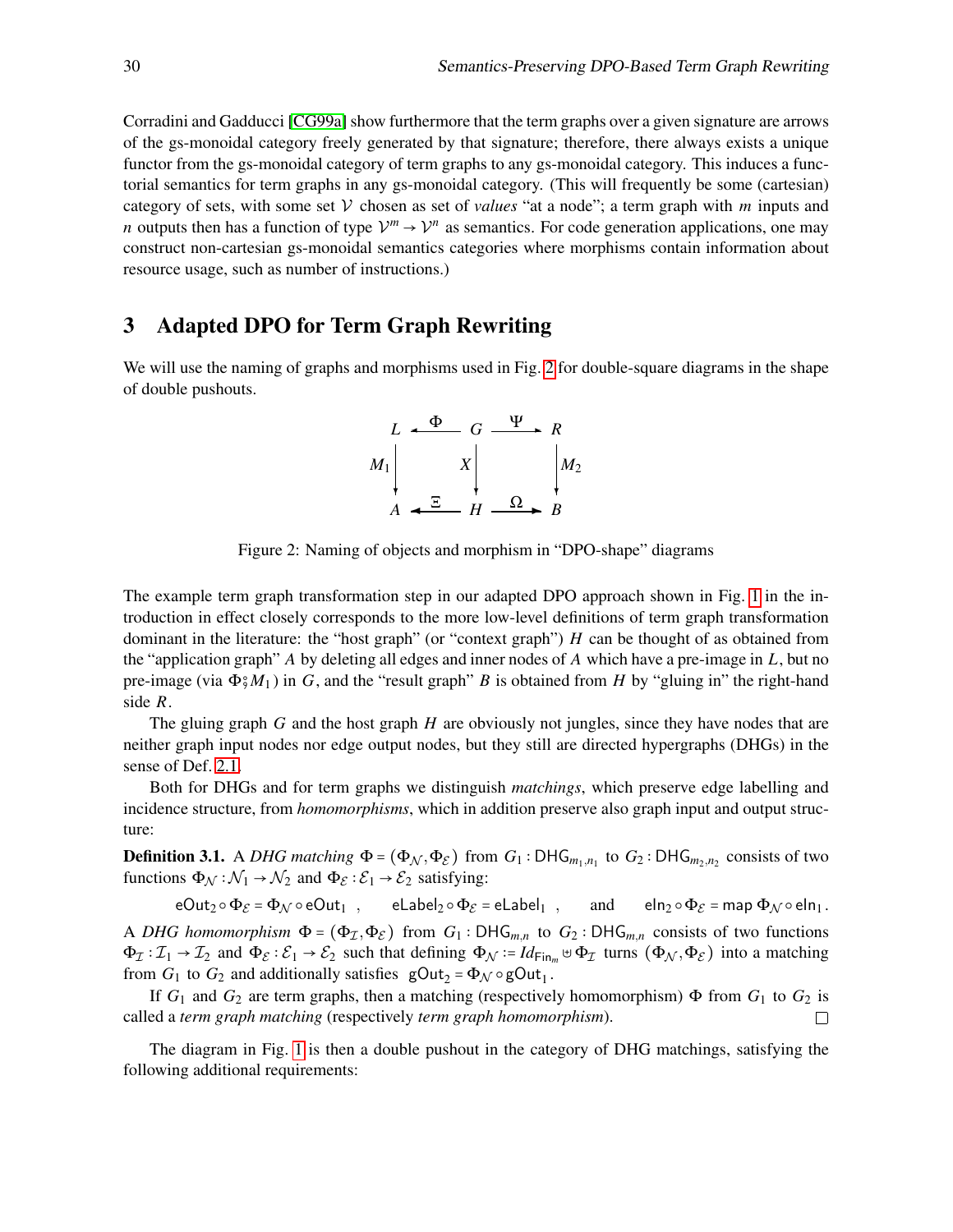Definition 3.2. A DPO diagram in the category of DHG matchings of the shape of Fig. [2](#page-4-1) is called a *TG-DPO* iff:

- *M*<sup>1</sup> and *M*<sup>2</sup> are term graph matchings (which implies that *L*, *R*, *A*, and *B* all are term graphs),
- Φ, Ψ, Ξ, Ω are DHG homomorphisms.

Superficially, this arrangement looks similar to that of the  $M,\mathcal{N}$ -adhesive categories of Habel and Plump [\[HP12\]](#page-10-5) — we would use DHG homomorphisms for  $M$  and term graph matchings for  $N$ . However, several of the conditions of  $M, N$ -adhesive categories fail to hold for this setting.

The existence of a pushout complement in the category of DHG matchings is subject to the gluing condition as usual — both dangling and identification conflicts can occur.

If the rule  $L \stackrel{\Phi}{\longleftrightarrow} G \stackrel{\Psi}{\longrightarrow} R$  consists of DHG homomorphisms, both the pushout complement construction for the left square and the pushout construction for the right square will yield DHG matchings  $\Xi$  and  $\Omega$  that also respect the graph interface, and therefore are DHG homomorphisms.



<span id="page-5-0"></span>Figure 5. Kins edge commet Figure 3: RHS edge conflict

<span id="page-5-1"></span>Figure 4: Non-injective host matching

trivial. First, the situation shown in Fig. [3](#page-5-0) would lead to *B* not being a term graph — however, since For the right square of the DPO diagram, we finally have to ensure that *B* is a term graph, which is not the Φ-image of node *a* in *L* has to be either an input node or the output of an edge, such a situation cannot occur at least when the rule LHS  $\Phi$  is injective. (If the image of *a* is an input node, then, with  $\Phi$ preserving the graph interface, it cannot be injective. If the image of *a* is the output node of an edge in *L*, then the image in *A* of that edge needs to be also the image of the *S*-edge in *H*, which contradicts the left-hand pushout.) Second, also the example DHG matching pushout in Fig. [4](#page-5-1) fails to produce a term graph  $B$  — this situation can be avoided by restricting the matching  $M_1$  to be injective. (In effect, both constraints together correspond to the restriction to the "regular monos" of [\[CG05,](#page-10-10) Prop. 4.3].)

 $\Box$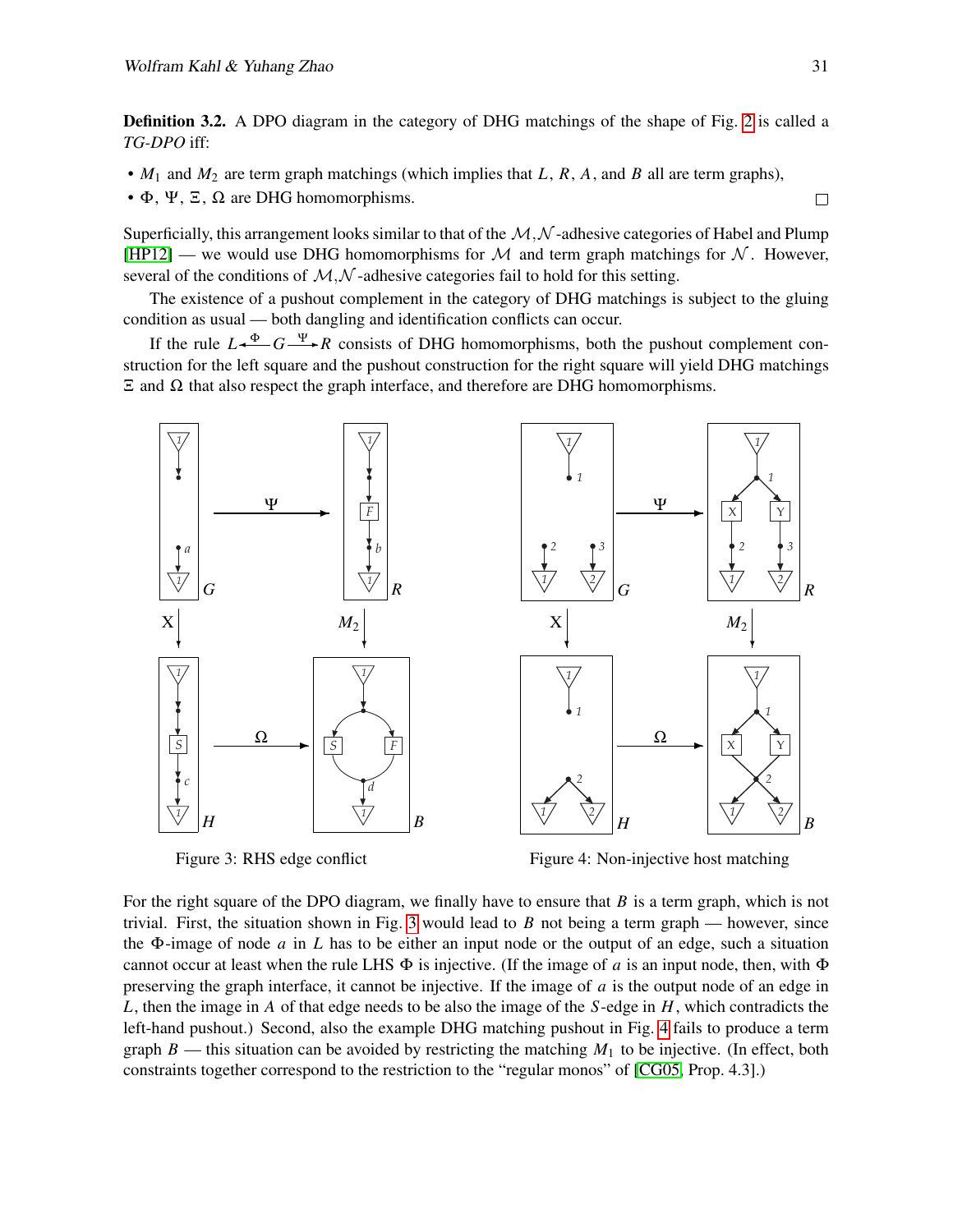Since the right-hand side  $\Psi$  of the rule is a DHG homomorphism, it is automatically injective on input nodes; non-injectivity of Ψ therefore can only force identifications that are also "permissible" for the host graph, so we do not need to restrict  $\Psi$  to be injective, which would be highly unwelcome for term graph rewriting.

Therefore, DPOs in the DHG matching category can be used to rewrite term graphs with rules with injective left-hand sides, using only injective matchings (which takes care of the identification part of the gluing condition):

<span id="page-6-1"></span>**Theorem 3.3.** Given a term graph rewriting rule  $L \stackrel{\Phi}{\longrightarrow} G \stackrel{\Psi}{\longrightarrow} R$  where *L* and *R* are term graphs and  $\Phi$ and Ψ are DHG homomorphisms, with Φ injective, and given further an injective term graph matching  $L \xrightarrow{M_1 \star} A$ , then this setting can be completed to a TG-DPO if the dangling condition holds for *M*<sub>1</sub>.  $\Box$ 

The fact that  $\Phi$  is injective implies that the output nodes of  $L$  are disjoint from the input nodes; we call such a term graph *solid*.

## <span id="page-6-0"></span>4 Semantics Preservation of DPO-Transformation of Term Graphs

While the fact that term graphs form a free gs-monoidal category gives us semantics of term graphs, it does not give us semantics of DHGs such as the gluing and host graphs in most typical rewriting steps. Rather than trying to artificially obtain some semantics for DHGs "with holes", we will transfer the necessary information "across the host graph *H*" at the DHG level.

A starting point could be the decomposition of term graphs into gs-monoidal expressions as described in [\[CG99a\]](#page-10-6). However, instead of extending this expression type into a type of contexts by including "placeholders" as proposed in [\[CG02\]](#page-10-7), we define contexts at the level of graphs:

**Definition 4.1.** An  $m, n$ -context  $(k, A_1, A_2)$  for an *i*,*j*-parameter consists of:

- an *internal interface* object *k*,
- a *top part* term graph  $A_1$ : T $G_{m,i+k}$ , and
- a *bottom part* term graph  $A_2$ :  $TG_{j+k,n}$ .

In the following, we continue to use ";" as sequential composition operator for term graphs, and "⊗" for parallel composition. Furthermore, " $\mathbb{I}_k$ " denotes the *identity* term graph with *k* inputs that are also its outputs, in the same sequence. The empty DHG with *i* inputs, and with *j* distinct output nodes that are disjoint from the input nodes is written " $\perp_{i,j}$ "; for the sub-category of DHG *homomorphisms* restricted to DHGs with *i* inputs and *j* outputs,  $\perp_{i,j}$  is the initial object.

<span id="page-6-2"></span>**Definition 4.2.** An  $m, n$ -context  $(k, A_1, A_2)$  for an *i*,*j*-parameter is called an *image context for* an injective term graph matching  $M_1 : L \to A$  starting from term graph  $L : TG_{i,j}$  iff  $A \cong A_1 \mathcal{G}(L \otimes \mathbb{I}_k) \mathcal{G}(A_2)$  and the nodes and adgres of *L* in that expression precisely constitute the image of *M* in *A* the nodes and edges of L in that expression precisely constitute the image of  $M_1$  in A.

By ensuring that there is no "side entrance" from within the application graph *A* into the image of the LHS *L*, the dangling condition is crucial for the following result:

**Lemma 4.3.** Assume a solid term graph  $L: TG_{i,j}$  to be given, and let  $\Phi: \perp_{i,j} \to L$  be the (necessarilyinjective) DHG homomorphism from  $\perp_{i,j}$  to *L*. If  $A: \mathsf{TG}_{m,n}$  is a term graph and  $M_1: L \to A$  is an injective term graph matching that together with  $\Phi$  satisfies the dangling condition, then there is an image context  $(k, A_1, A_2)$  for  $M_1$ . П

Such a context can be calculated in several different ways from the reachability in *A*, for example by collecting all edges into *A*<sup>1</sup> that are reachable from the input nodes of *A* via paths that do not touch the image of *L* under  $M_1$ . The difference  $(A - A_1) - L$  would then induce  $A_2$ .

 $\Box$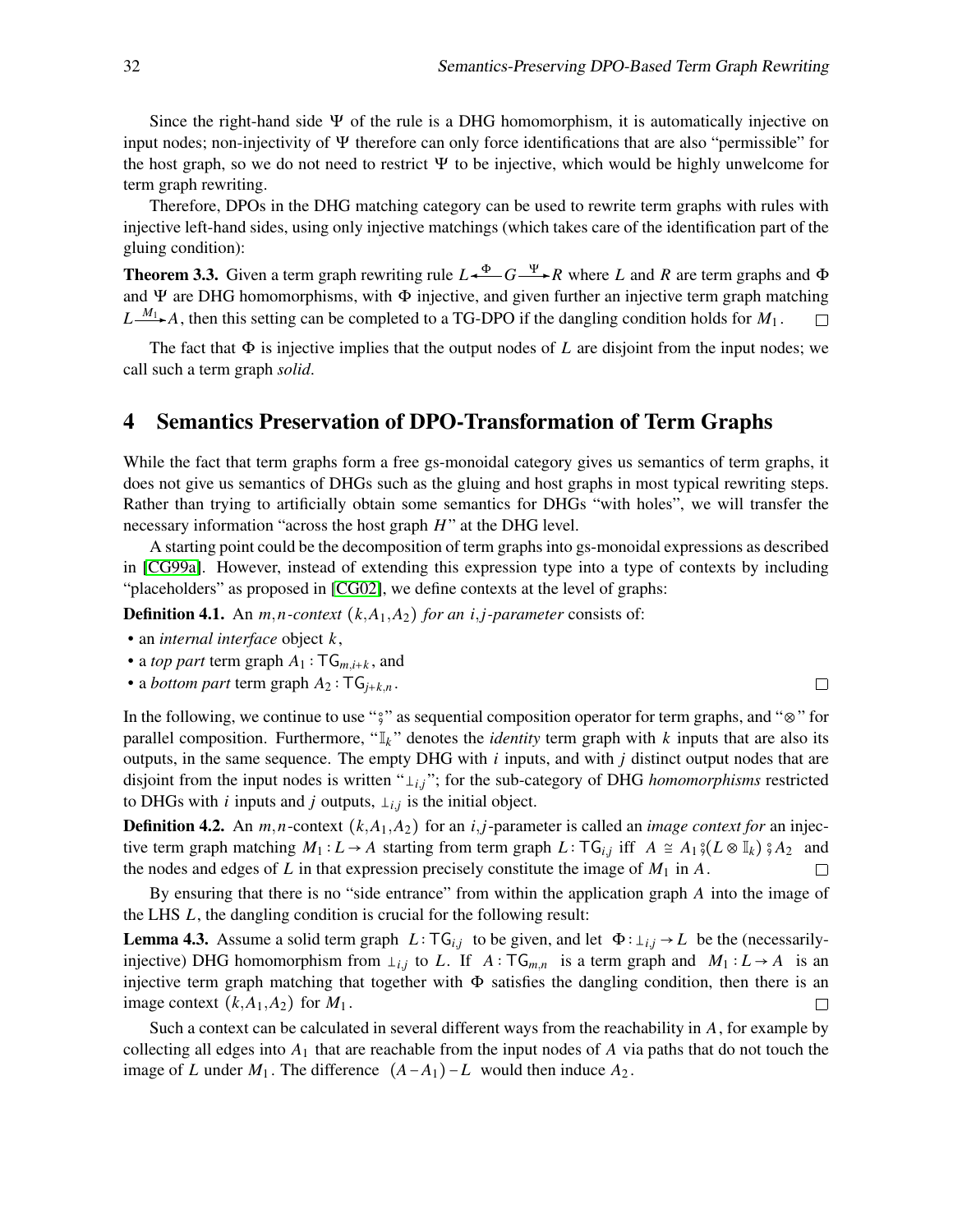Sequential and parallel composition in the gs-monoidal category of term graphs (as morphisms) can be obtained as colimits in the category of DHG matchings. In the following diagram we denote the coproduct injections as *t* and  $\kappa$ ; for a *X* ∶ DHG<sub>*m*,*n*</sub> we use input : I<sub>*m*</sub> → *X* as the DHG matching mapping  $\mathbb{I}_m$  identically to the input nodes of *X*, and analogously output ∶  $\mathbb{I}_n \to X$ .

The lower-left box below contains the diagram that has as its colimit the application graph *A*, factored into the context  $(k, A_1, A_2)$  and an image of the left-hand side *L* as  $A \cong A_1 \mathfrak{g}(L \otimes \mathbb{I}_k) \mathfrak{g}(A_2)$ .



The key observation is now that for a redex with  $\perp$  as gluing graph and injective rule LHS  $\Phi$  and injective matching *M*<sup>1</sup> satisfying the gluing condition, the DPO derivation step in the category of DHG matchings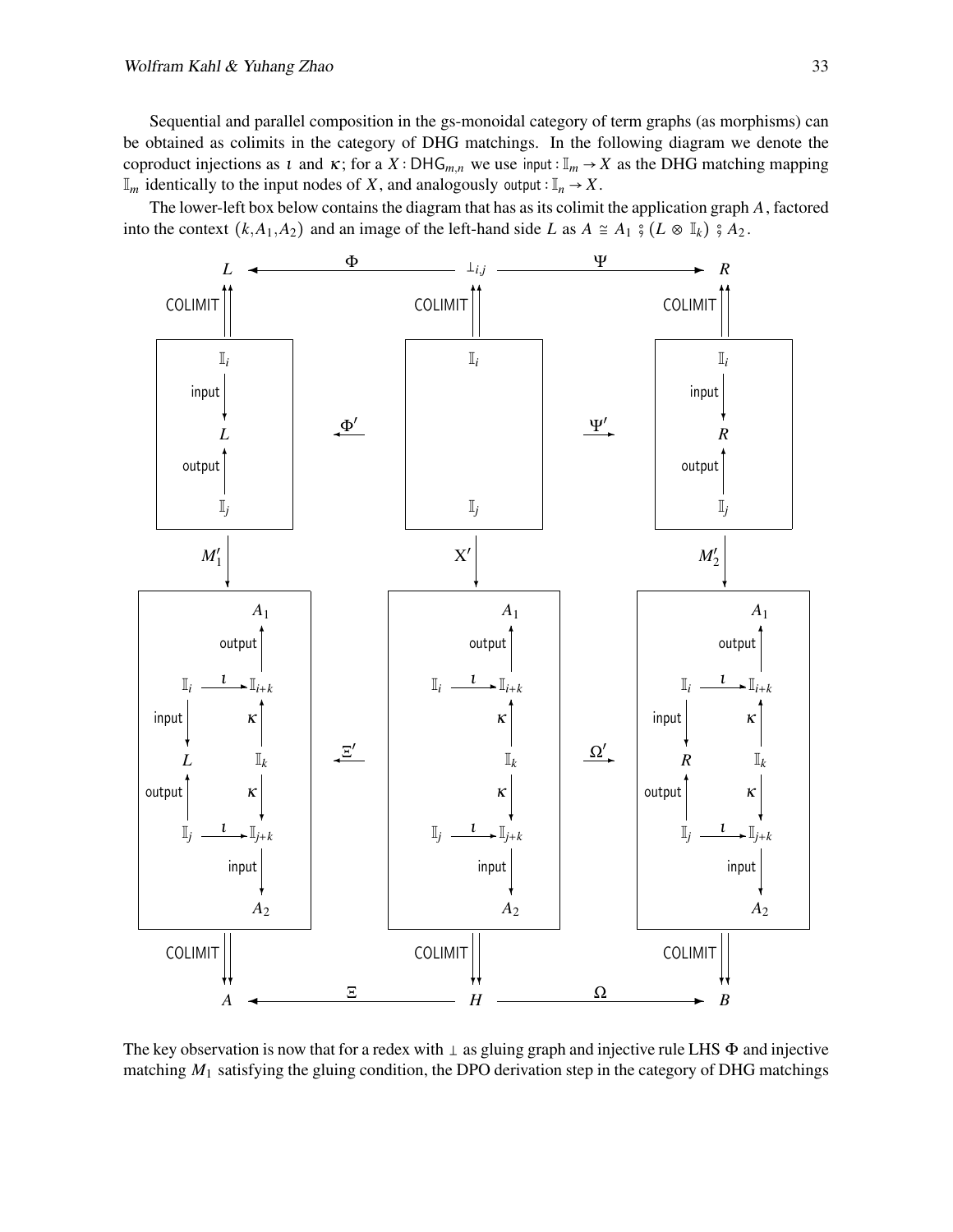can be factored over a completely standard DPO diagram in a category of diagrams over the category of DHG matchings, as indicated in the nested diagram above.

The double-square diagram in the middle there is a **double pushout** in the category of diagrams over the category of DHG matchings with *rigid diagram homomorphisms*, which we define to be diagram homomorphisms that have only identity morphisms as components, or, in other words, that are node- and edge-label preserving graph homomorphisms between the underlying node- and edge-labelled graphs of the diagrams.

A key ingredient for this factoring to work is the restriction of the gluing graph to a "pure interface"  $\perp_{i,j}$ , so that it does not need to occur "in the place of *L*". It is crucial that this place is empty in the gluing and host diagrams, since otherwise we would not have rigid diagram homomorphisms horizontally.

As a result, since the COLIMIT functor preserves pushouts, the context decomposition carries over to the result *B* of the original DPO rewrite step, and we have:

$$
B \cong A_1 \; \S \; (R \; \otimes \; \mathbb{I}_k) \; \S \; A_2
$$

All this together proves:

<span id="page-8-0"></span>**Theorem 4.4.** Let a DHG homomorphism span  $L \xleftarrow{\Phi} \perp_{i,j} \xrightarrow{\Psi} R$  be given where *L* and *R* are term graphs. If  $A: \mathsf{TG}_{m,n}$  is a term graph,  $M_1: L \to A$  is an injective term graph matching that together with  $\Phi$  satisfies the dangling condition, and  $(k, A_1, A_2)$  is an image context for  $M_1$ , then the result graph *B* of the induced DPO in the category of DHG matchings is isomorphic to *A*<sub>1</sub>  $\frac{6}{7}$  (*R* ⊗ I<sub>k</sub>)  $\frac{6}{7}$  *A*<sub>2</sub>, that is, the same (*k*,*A*<sub>1</sub>,*A*<sub>2</sub>) is also an image context for the morphism  $M_2 : R \rightarrow B$  resulting from t same  $(k, A_1, A_2)$  is also an image context for the morphism  $M_2 : R \rightarrow B$  resulting from the DPO.

Note that this result is independent of the choice of image context for *M*<sup>1</sup> . (Unlike for Theorem [3.3,](#page-6-1) we did not need to restrict  $\Phi$  to be injective here. Injectivity of  $M_1$  however is needed for the "image context for" statements according to Def. [4.2,](#page-6-2) and ultimately for making *M*′ 1 a rigid diagram homomorphism.)

Let us now assume a semantics to be chosen, that is, some gs-monoidal category (e.g., *Set*), and one of its objects V as interpretation of 1. We will use " $\cdot$ " as sequential composition and " $\times$ " as parallel (that is, monoidal) composition in the semantics category.

For a term graph *J* :  $TG_{m,n}$ , we write  $[J]_{m,n}$  for its semantics, which is a morphism from  $V^m$  to  $V^n$ . In other words, we denote the morphism component of the semantics functor with  $\llbracket \_ \ \rbracket$ ; since this is a gs-monoidal functor, we have in particular  $[[J_1 \ \hat{y} \ J_2]] = [[J_1]] : [[J_2]]$  and  $[[J_1 \otimes J_2]] = [[J_1]] \times [[J_2]]$ .

Under the assumption that the rule  $L \leftarrow \perp_{i,j} \longrightarrow R$  is semantics preserving, that is,  $[[L]]_{i,j} = [[R]]_{i,j}$ , therefore eachly obtain computies preservation of the required result: we therefore easily obtain semantics preservation of the rewrite result:

$$
\begin{array}{rcl}\n\llbracket A \rrbracket_{m,n} & = & \llbracket A_1 \; \hat{\mathfrak{z}} \, (L \otimes \mathbb{I}_k) \; \hat{\mathfrak{z}} \; A_2 \rrbracket_{m,n} \\
& = & \llbracket A_1 \rrbracket_{m,i+k} \; ; \; (\llbracket L \rrbracket_{i,j} \times \llbracket \mathbb{I}_k \rrbracket_{k,k}) \; ; \; \llbracket A_2 \rrbracket_{j+k,n} \\
& = & \llbracket A_1 \rrbracket_{m,i+k} \; ; \; (\llbracket R \rrbracket_{i,j} \times \llbracket \mathbb{I}_k \rrbracket_{k,k}) \; ; \; \llbracket A_2 \rrbracket_{j+k,n} \\
& = & \llbracket A_1 \; \hat{\mathfrak{z}} \, (R \otimes \mathbb{I}_k) \; \hat{\mathfrak{z}} \; A_2 \rrbracket_{m,n} \\
& = & \llbracket B \rrbracket_{m,n}\n\end{array}
$$

For rules with  $\perp_{i,j}$  as gluing graph, this, together with Theorem [4.4,](#page-8-0) allows us to extend Theorem [3.3](#page-6-1) with semantics preservation: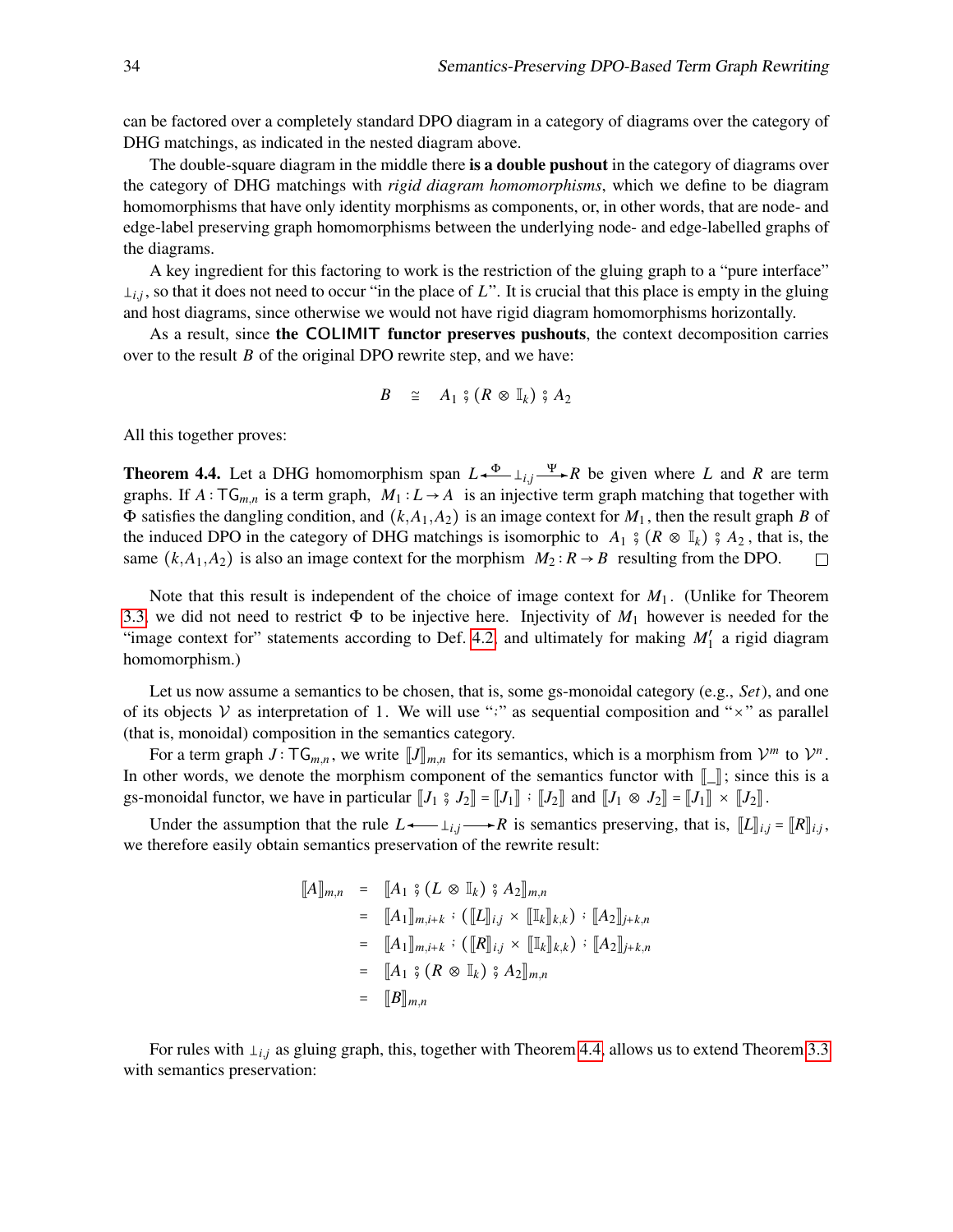**Theorem 4.5.** If a term graph rewrite rule formulated as a span  $L \xleftarrow{\Phi} \perp_{i,j} \xrightarrow{\Psi} R$  of DHG homomorphisms with term graphs  $L, R: TG_{i,j}$ , and with injective  $\Phi$ , is applied via an injective term graph matching  $M_1$  to an application term graph  $A: \mathsf{TG}_{m,n}$ , where  $M_1$  together with  $\Phi$  satisfies the dangling condition, then the diagram

$$
L \xrightarrow{ \Phi \qquad \perp_{i,j} \xrightarrow{ \Psi \qquad R}
$$
  

$$
M_1 \downarrow
$$
  

$$
A
$$

can be completed to a TG-DPO

$$
L \xrightarrow{\Phi} \perp_{i,j} \xrightarrow{\Psi} R
$$
  

$$
M_1 \downarrow \qquad X \downarrow \qquad M_2
$$
  

$$
A \xleftarrow{\Xi} H \xrightarrow{\Omega} B
$$

and for any gs-monoidal semantics functor  $[\![\_]\!]$  for which the rule is semantics-preserving, that is,  $[\![\mathbf{K}]\!]_{i,i} = [\![\mathbf{R}]\!]_{i,i}$ , the resulting TG-DPO rewrite is also semantics-preserving, that is,  $[\![\mathbf{A}]\!]_{m,n} =$  $[[L]]_{i,j} = [[R]]_{i,j}$ , the resulting TG-DPO rewrite is also semantics-preserving, that is,  $[[A]]_{m,n} = [[B]]_{m,n}$ .

## 5 Conclusion and Outlook

By considering a straight-forward adaptation of the DPO approach to term graph rewriting, we obtained an easily-understandable concept of rule application. By lifting this adapted DPO into a standard DPO of diagrams, we have been able to transfer the context decomposition from the left-hand side to the righthand side, obviating the need to consider any semantics for general DHGs such as  $\perp_{i,j}$ . As result, we obtained a semantics preservation theorem that will be an important tool in the generation of verified code optimisation tools employing rule-based transformation of data-flow graphs, as outlined for example in [\[Kah14\]](#page-10-14).

We originally started in [\[Kah11\]](#page-10-15) to formalise term graphs essentially as defined in Sect. [2](#page-2-0) in the dependently-typed programming language and proof assistant Agda [\[Nor07\]](#page-11-7). The current status of this project [\[Kah17,](#page-10-16) [Zha18\]](#page-11-8) includes term graph decomposition and a proof for its correctness, which essentially constitutes a machine-checked proof of the result of Corradini and Gadducci [\[CG99a\]](#page-10-6) that term graphs form a free gs-monoidal category. As next steps, we plan to extend this development to cover also the results of the current paper, that is, definedness and semantics preservation of TG-DPO rewriting steps, and then to use this as a verified implementation of semantics-preserving term graph rewriting.

#### References

- <span id="page-9-1"></span>[AK09] C.K. Anand & W. Kahl (2009): *An Optimized Cell BE Special Function Library Generated by Coconut*. IEEE Transactions on Computers 58(8), pp. 1126–1138, doi[:10.1109/TC.2008.223.](http://dx.doi.org/10.1109/TC.2008.223)
- <span id="page-9-0"></span>[AKP00] Z.M. Ariola, J.W. Klop & D. Plump (2000): *Bisimilarity in Term Graph Rewriting*. Information and Computation 156(1), pp. 2–24, doi[:10.1006/inco.1999.2824.](http://dx.doi.org/10.1006/inco.1999.2824)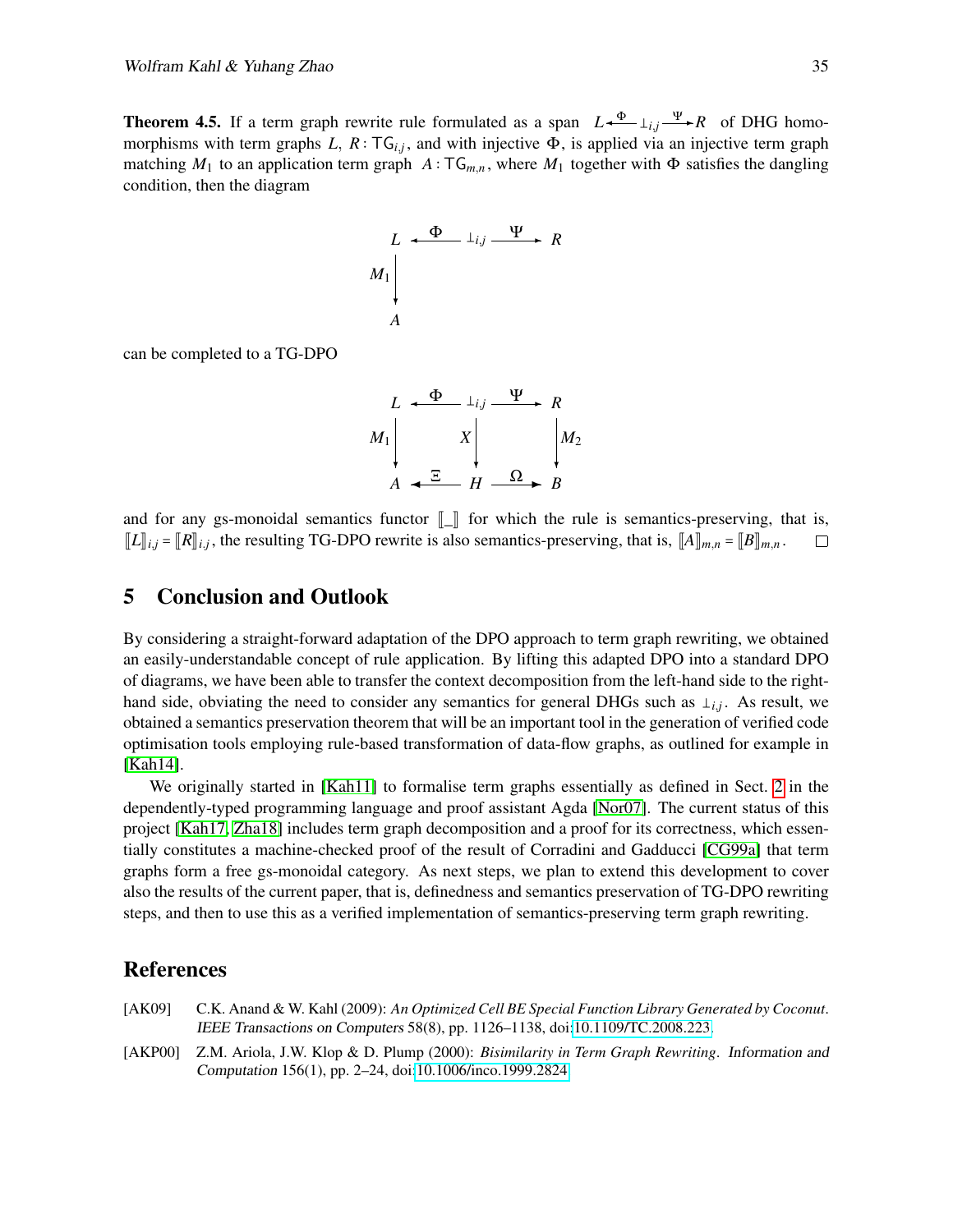- <span id="page-10-1"></span>[Ban93] R. Banach (1993): *A Fibration Semantics for Extended Term Graph Rewriting*. In Sleep et al., editors: Term Graph Rewriting: Theory and Practice [\[SPE93\]](#page-11-9), chapter 7, pp. 91–100.
- <span id="page-10-8"></span>[CG97] A. Corradini & F. Gadducci (1997): *A 2-categorical presentation of term graph rewriting*. In E. Moggi & G. Rosolini, editors: Category Theory and Computer Science, LNCS 1290, Springer, Berlin, Heidelberg, pp. 87–105, doi[:10.1007/BFb0026983.](http://dx.doi.org/10.1007/BFb0026983)
- <span id="page-10-6"></span>[CG99a] A. Corradini & F. Gadducci (1999): *An Algebraic Presentation of Term Graphs, via GS-Monoidal Categories*. Applied Categorical Structures 7(4), pp. 299–331, doi[:10.1023/A:1008647417502.](http://dx.doi.org/10.1023/A:1008647417502)
- <span id="page-10-9"></span>[CG99b] A. Corradini & F. Gadducci (1999): *Rewriting on cyclic structures: Equivalence between the operational and the categorical description*. RAIRO Theor. Inform. Appl. 33, pp. 467–493, doi[:10.1051/ita:1999128.](http://dx.doi.org/10.1051/ita:1999128)
- <span id="page-10-7"></span>[CG02] A. Corradini & F. Gadducci (2002): *Categorical rewriting of term-like structures*. ENTCS 51, pp. 108–121, doi[:10.1016/S1571-0661\(04\)80195-6.](http://dx.doi.org/10.1016/S1571-0661(04)80195-6) GETGRATS Closing Workshop.
- <span id="page-10-10"></span>[CG05] A. Corradini & F. Gadducci (2005): *On Term Graphs as an Adhesive Category*. ENTCS 127(5), pp. 43–56, doi[:10.1016/j.entcs.2005.02.014.](http://dx.doi.org/10.1016/j.entcs.2005.02.014)
- <span id="page-10-12"></span>[CR93] A. Corradini & F. Rossi (1993): *Hyperedge replacement jungle rewriting for term-rewriting systems and logic programming*. Theoret. Comput. Sci. 109(1–2), pp. 7–48, doi[:10.1016/0304-3975\(93\)90063-](http://dx.doi.org/10.1016/0304-3975(93)90063-Y) [Y.](http://dx.doi.org/10.1016/0304-3975(93)90063-Y)
- <span id="page-10-4"></span>[DEP09] D. Duval, R. Echahed & F. Prost (2009): *A Heterogeneous Pushout Approach to Term-Graph Transformation*. In R. Treinen, editor: Rewriting Techniques and Applications, Springer, Berlin, Heidelberg, pp. 194–208, doi[:10.1007/978-3-642-02348-4\\_14.](http://dx.doi.org/10.1007/978-3-642-02348-4_14)
- <span id="page-10-11"></span>[HP91] B. Hoffmann & D. Plump (1991): *Implementing Term Rewriting by Jungle Evaluation*. Informatique théorique et applications/Theoretical Informatics and Applications 25(5), pp. 445–472, doi[:10.1051/ita/1991250504451.](http://dx.doi.org/10.1051/ita/1991250504451)
- <span id="page-10-5"></span>[HP12] A. Habel & D. Plump (2012): M,N *-Adhesive Transformation Systems*. In H. Ehrig et al., editors: Graph Transformation, ICGT 2012, LNCS 7562, Springer, pp. 218–233, doi[:10.1007/978-3-](http://dx.doi.org/10.1007/978-3-642-33654-6_15) [642-33654-6\\_15.](http://dx.doi.org/10.1007/978-3-642-33654-6_15)
- <span id="page-10-13"></span>[KAC06] W. Kahl, C.K. Anand & J. Carette (2006): *Control-Flow Semantics for Assembly-Level Data-Flow Graphs*. In W. McCaull, M. Winter & I. Düntsch, editors: 8th Intl. Seminar on Relational Methods in Computer Science, RelMiCS 8, Feb. 2005, LNCS 3929, Springer, pp. 147–160, doi[:10.1007/11734673\\_12.](http://dx.doi.org/10.1007/11734673_12)
- <span id="page-10-2"></span>[Kah96] W. Kahl (1996): *Algebraische Termgraphersetzung mit gebundenen Variablen*. Reihe Informatik, Herbert Utz Verlag Wissenschaft, München. ISBN 3-931327-60-4; also Doctoral Diss. at Univ. der Bundeswehr München, Fakultät für Informatik.
- <span id="page-10-3"></span>[Kah97] W. Kahl (1997): *A Fibred Approach to Rewriting — How the Duality between Adding and Deleting Cooperates with the Difference between Matching and Rewriting*. Technical Report 9702, Fakultät für Informatik, Universität der Bundeswehr München. Available at [http://www.cas.mcmaster.ca/](http://www.cas.mcmaster.ca/~kahl/Publications/TR/Kahl-1997b.html) [~kahl/Publications/TR/Kahl-1997b.html](http://www.cas.mcmaster.ca/~kahl/Publications/TR/Kahl-1997b.html).
- <span id="page-10-15"></span>[Kah11] W. Kahl (2011): *Dependently-Typed Formalisation of Typed Term Graphs*. In R. Echahed, editor: Proc. of 6th International Workshop on Computing with Terms and Graphs, TERMGRAPH 2011, EPTCS 48, pp. 38–53, doi[:10.4204/EPTCS.48.6.](http://dx.doi.org/10.4204/EPTCS.48.6)
- <span id="page-10-14"></span>[Kah14] W. Kahl (2014): *Towards "Mouldable Code" via Nested Code Graph Transformation*. J. Logic and Algebraic Programming 83(2), pp. 225–234, doi[:10.1016/j.jlap.2014.02.010.](http://dx.doi.org/10.1016/j.jlap.2014.02.010)
- <span id="page-10-16"></span>[Kah17] W. Kahl (2017): *Relation-Algebraic Theories in Agda — RATH-Agda-2.2*. Mechanically checked Agda theories, with 580 pages literate document output. <http://relmics.mcmaster.ca/RATH-Agda/>. With contributions by Musa Al-hassy and Yuhang Zhao.
- <span id="page-10-0"></span>[KKSV93] J.R. Kennaway, J.W. Klop, M.R. Sleep & F.J. de Vries (1993): *The Adequacy of Term Graph Rewriting for Simulating Term Rewriting*. In Sleep et al., editors: Term Graph Rewriting: Theory and Practice [\[SPE93\]](#page-11-9), chapter 12, pp. 157–170.